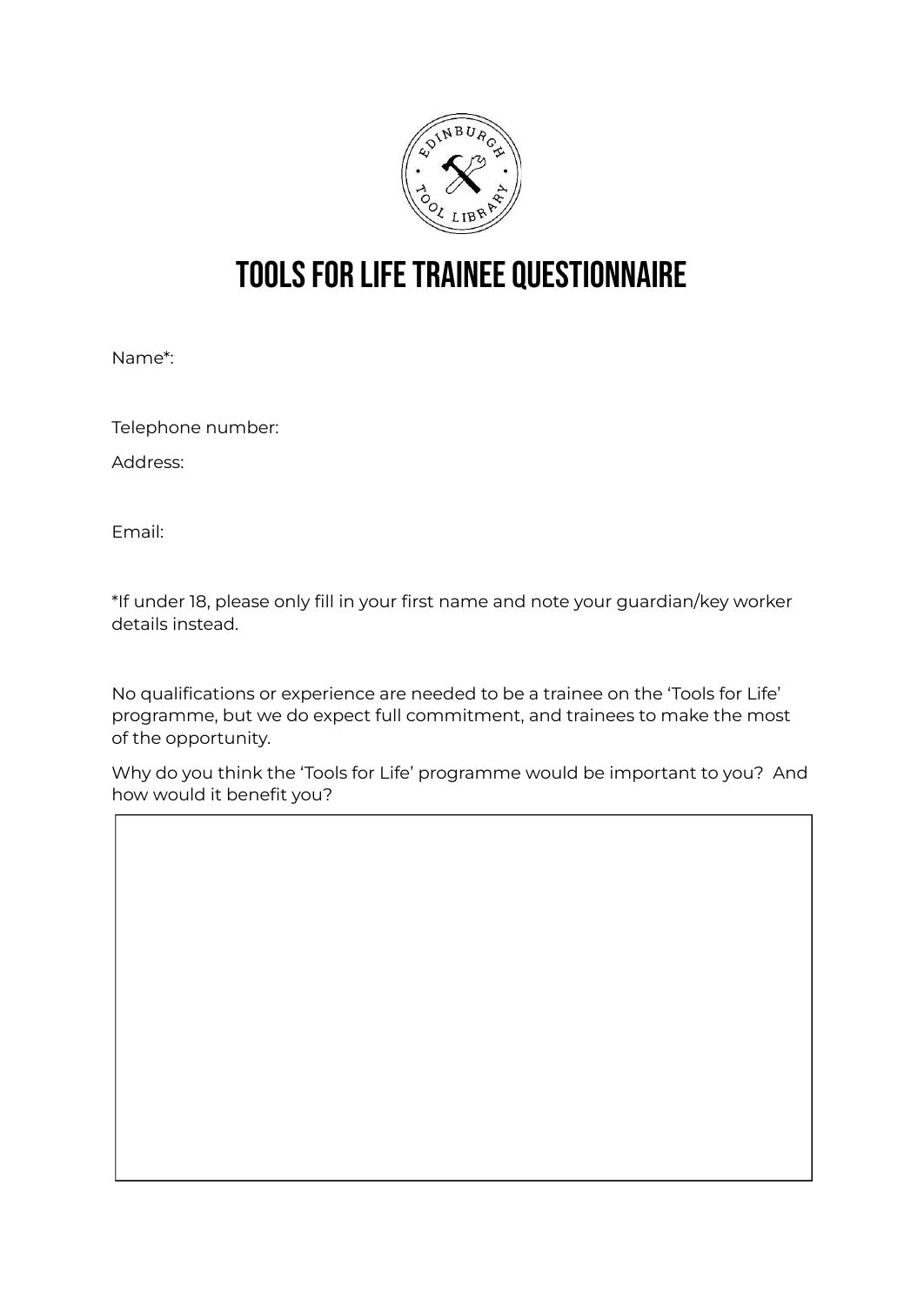The Tools for Life programme is not a destination, it's a step forward – you won't be on the programme forever, though we hope you will remain involved with the tool library. For this reason, we want you to set a goal for your involvement – what do you want to achieve while you are with us, and how will you know you have got there?

Is there anything important that we need to know to make sure we support you in the best way possible? (health conditions, diet, allergies, personal circumstances) Please note, if you prefer to talk about this in person, that's totally fine.